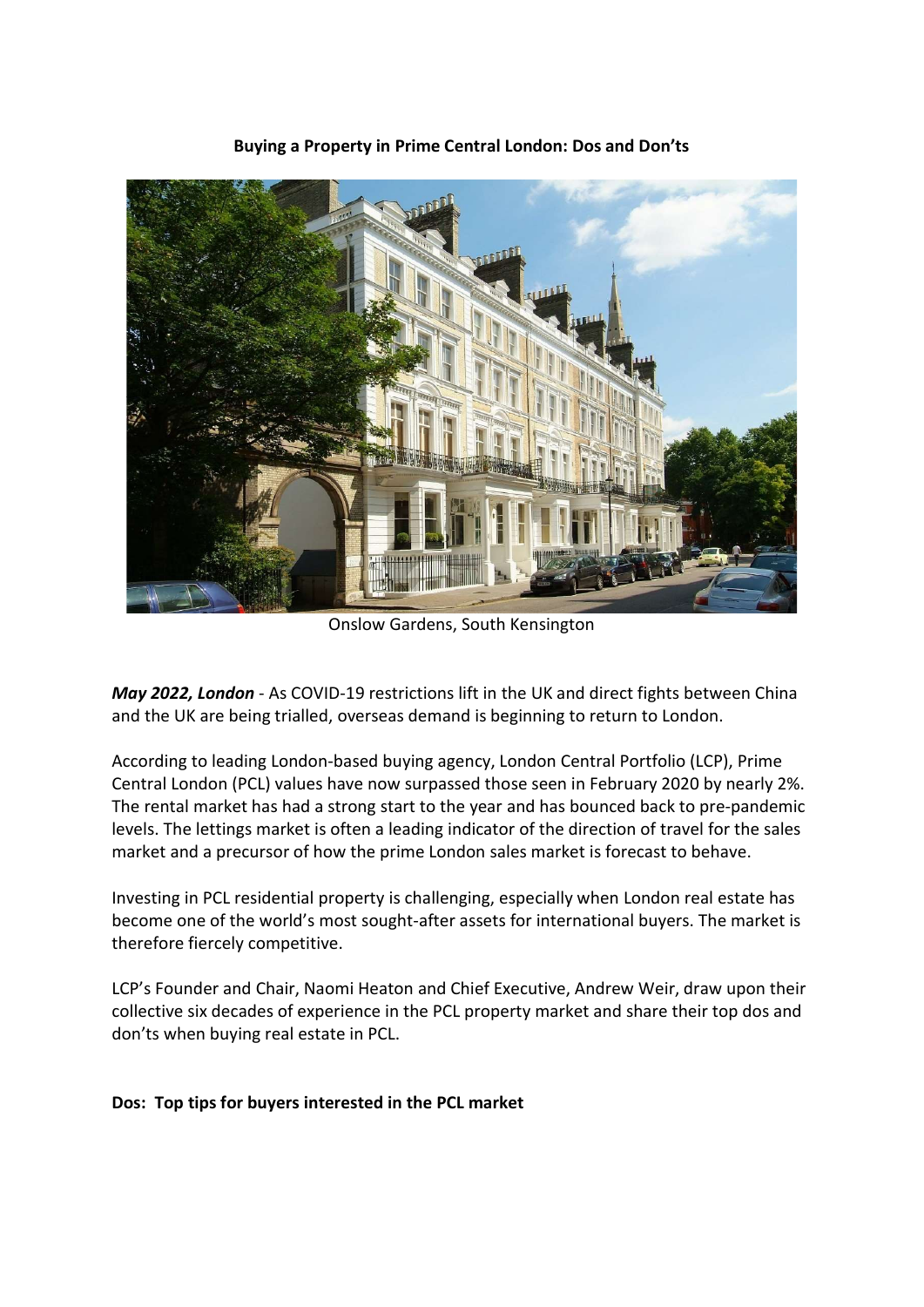

Naomi Heaton, LCP Founder and Chair (left) Andrew Weir, LCP Chief Executive (right)

Firstly, buyers should receive tax and mortgage advice before starting their property search. Using our black book of contacts with London's most respected professionals, LCP can connect clients to expert UK financial, tax and legal advisors. Buyers are then perfectly positioned to proceed efficiently and effectively to a successful exchange of contracts and purchase completion. This will help prevent any delays or fall-throughs during the complex buying process and helps place you in a good position with the seller and their estate agent.

Secondly, using a buying agent like LCP is essential in this market. A buying agent always represents you, the buyer, not the seller, matching your exact needs and requirements to the right property and negotiating the lowest possible price on your behalf. They do not take commissions or incentives from sellers – unlike all estate agents, whether local or globally known. Having a professional represent you during the search and acquisition process significantly improves not just the journey but importantly the outcome.

"As a buying agent, we offer certainty to sellers. We have acted on countless occasions for buyers in a competitive bidding scenario, where the seller has chosen our buyer on our reputation in the marketplace, out trumping the highest offer," Andrew Weir explains.

"If the seller has an agent acting on their behalf, why would the buyer not choose to benefit from a similar level of expert representation," adds Naomi Heaton.

LCP as a buying agent will ensure that buyers are making the best possible investment decisions as well as ensuring the property they select meets their needs. Buyers should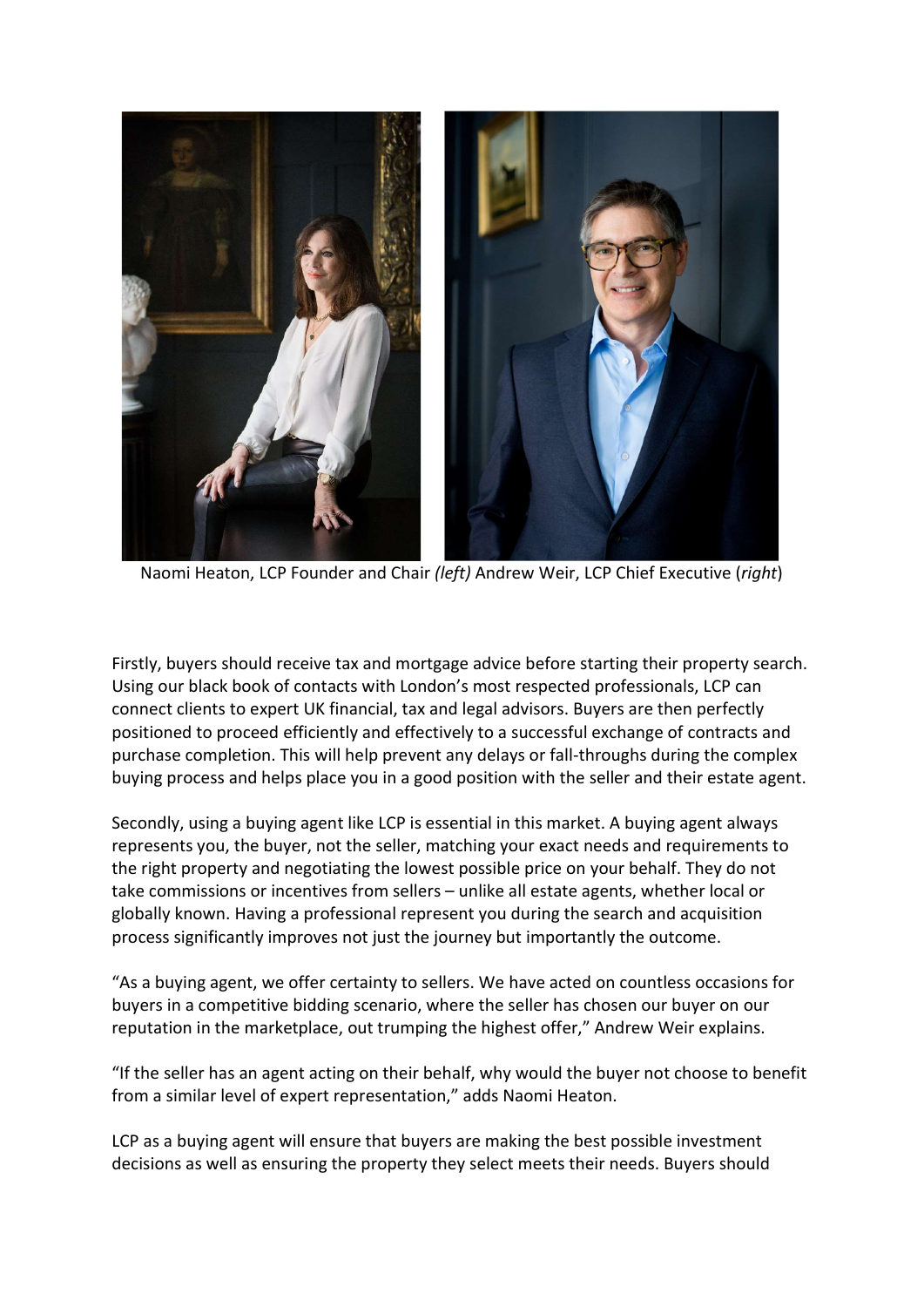understand the different benefits of new build and heritage property in London. It is important to be aware that both types of properties perform very differently. A more sophisticated buyer would tend to acquire a heritage property as this is what characterises PCL, which is mostly made up of unique historic, period buildings. This type of property is in limited supply, always in high demand and will continually grow in value as an irreplaceable asset in the heart of the capital.

## Don'ts: The common traps to avoid in the PCL real estate market

A common misconception is that an estate agent looks out for the buyers' best interests. Estate agents, however, are paid by and act for the seller, not the buyer, and are in the business of only selling what is on their 'books', which will not always be right for the buyer.

Many buyers do not carry out a financial analysis of a property before acquiring, to determine its long-term investment potential. LCP's propriety financial model provides an in-depth financial assessment of every property they recommend to their client. Each stage from acquisition and refurbishment to projected rents and running costs is considered. For home buyers LCP can undertake all interior design needs as well. "Our clients then know exactly what their commitments are before making an investment decision," Weir adds.

PCL consists of many different neighbourhoods all with distinct characteristics, from Mayfair to Marylebone and Knightsbridge to Notting Hill. Many buyers are unable to research the local area in detail before purchasing a property. LCP will make sure they know all about the local neighbourhood at different times of the day as well as at weekends. They can describe all the local amenities on offer including the proximity to green spaces, the high streets as well as restaurants and shops. For families relocating to London, they can help with research on the local schools and the admissions process.

Many of the best buying opportunities in PCL never get listed publicly and often are only available for sale to those 'in the know' – so insider information is vital to source the best. This is when LCP as a buying agent comes in.

-Ends-

## About London Central Portfolio (LCP)

London Central Portfolio (LCP) is a leading London-based buying agency with the outlook of a family office. With over 30 years' experience, LCP help their overseas private clients acquire property in central London. They provide a seamless one stop service, including property search, acquisition, refurbishment, design, letting and property management for investors, home buyers and landlords. What makes the company stand-out in the London property market is that LCP fully represents the buyer, sourcing to their requirements and not taking any commissions or incentives from sellers - unlike every high street estate agent, local or global. LCP stay with their clients throughout the lifecycle of their property ownership.

www.londoncentralportfolio.com